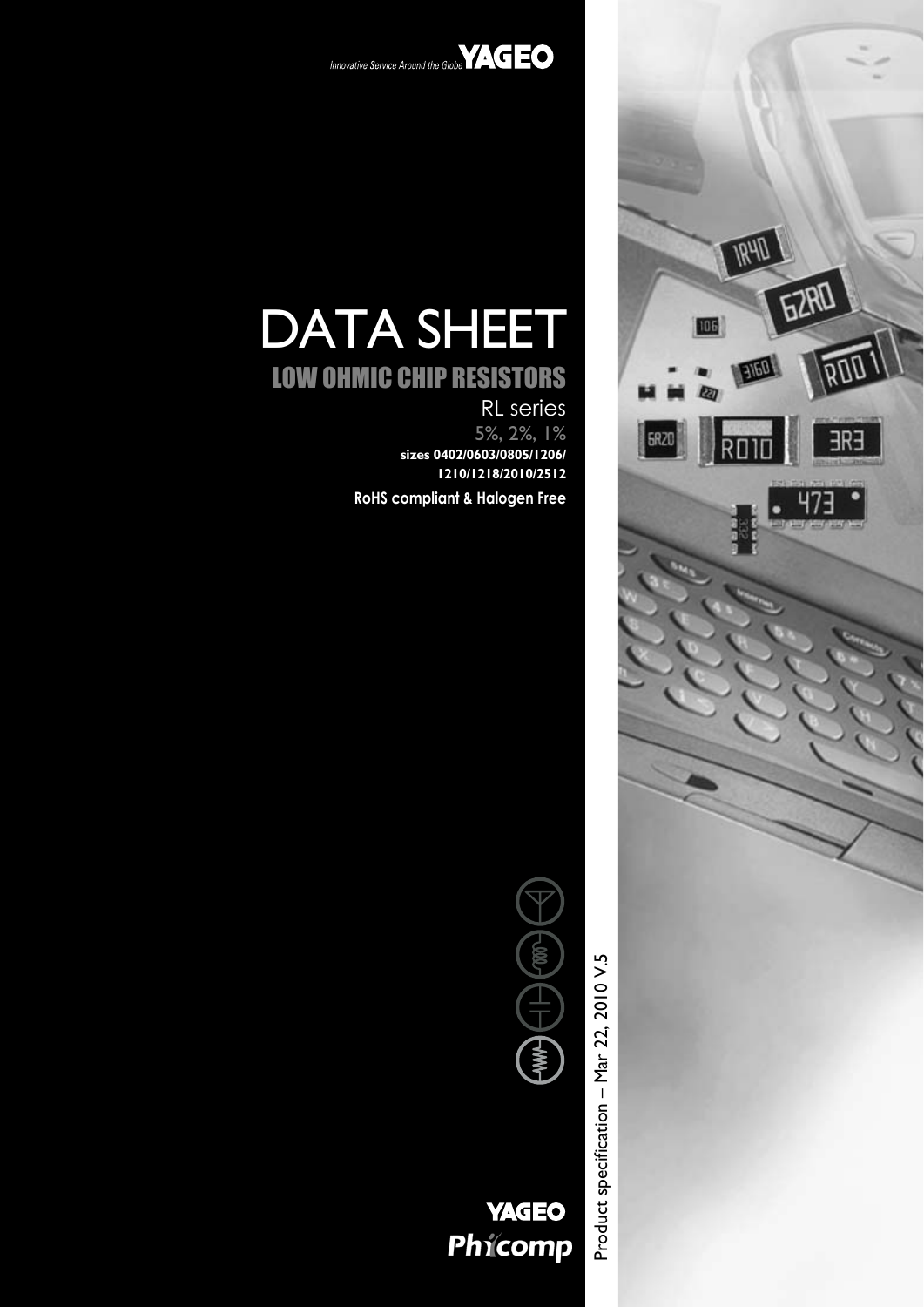## YAGEO Phícomp

Chip Resistor Surface Mount RL | SERIES | 0402 to 2512 9

#### SCOPE

This specification describes RL0402 to RL2512 low ohmic chip resistors with lead-free terminations made by thick film process.

#### **APPLICATIONS**

- Converters
- Printer equipment
- Server board
- Telecom
- $\bullet$  Consumer

#### FEATURES

- Halogen Free Epoxy
- RoHS compliant
	- Products with lead free terminations meet RoHS requirements
	- Pb-glass contained in electrodes, resistor element and glass are exempted by RoHS
- Reducing environmentally hazardous wastes
- High component and equipment reliability
- Saving of PCB space
- None forbidden-materials used in products/production
- Low resistances applied to current sensing

#### ORDERING INFORMATION - GLOBAL PART NUMBER & 12NC

Both part numbers are identified by the series, size, tolerance, packing type, temperature coefficient, taping reel and resistance value.

#### **YAGEO BRAND ordering code**

#### **GLOBAL PART NUMBER (PREFERRED)**

#### **RL XXXX X X X XX XXXX L**

| (1) (2) (3) (4) (5) (6) (7) |  |
|-----------------------------|--|
|-----------------------------|--|

#### (1) SIZE

0402 / 0603 / 0805 / 1206 / 1210 / 1218 / 2010 / 2512

#### (2) TOLERANCE

 $F = \pm 1\%$  $G = +2%$ 

 $J = \pm 5%$ 

#### (3) PACKAGING TYPE

 $R =$  Paper taping reel  $K =$  Embossed taping reel

#### (4) TEMPERATURE COEFFICIENT OF RESISTANCE

 $=$  Base on spec

#### (5) TAPING REEL

 $07 = 7$  inch dia. Reel  $10 = 10$  inch dia. Reel  $13 = 13$  inch dia. Reel

#### (6) RESISTANCE VALUE

There are 2~4 digits indicated the resistor value. Letter R/K/M is decimal point, no need to mention the last zero after R/K/M, e.g.1K2, not 1K20.

Detailed resistance rules show in table of "Resistance rule of global part number".

#### (7) DEFAULT CODE

Letter L is system default code for order only (Note)

Letter H is Halogen / Lead free (special code on request)

### Resistance rule of global part

| number                                        |                                                                |
|-----------------------------------------------|----------------------------------------------------------------|
| Resistance code rule                          | Example                                                        |
| 0RXXX<br>(1 to 976 m $\Omega$ )               | $ORI = 0.1$ $\Omega$<br>$OR12 = 0.12$ $Q$<br>$OR105 = 0.105$ Q |
| XRXX<br>(1 to 9.76 $\Omega$ )                 | $IR = 1$ $O$<br>$IR5 = 1.5$ Q<br>$9R76 = 9.76$ Q               |
| <b>XXRX</b><br>$(10 \text{ to } 97.6 \Omega)$ | $10R = 10Q$<br>97R6 = 97.6 Ω                                   |
| <b>XXXR</b><br>$(100 \text{ to } 976 \Omega)$ | $100R = 100 \Omega$                                            |
| XKXX<br>(1 to 9.76 K $\Omega$ )               | $IK = 1,000 \Omega$<br>9K76 = 9760 Ω                           |
| XMXX<br>(1 to 9.76 M $\Omega$ )               | $IM = 1,000,000 \Omega$<br>9M76= 9,760,000 Ω                   |

#### **ORDERING EXAMPLE**

The ordering code of a RL0603 chip resistor, value 0.56  $\Omega$  with ±1% tolerance, supplied in 7-inch tape reel is: RL0603FR-070R56L.

#### **NOTE**

- 1. All our RSMD products meet RoHS compliant and Halogen Free. "LFP" of the internal 2D reel label mentions "Lead Free Process"
- 2. On customized label, "LFP" or specific symbol can be printed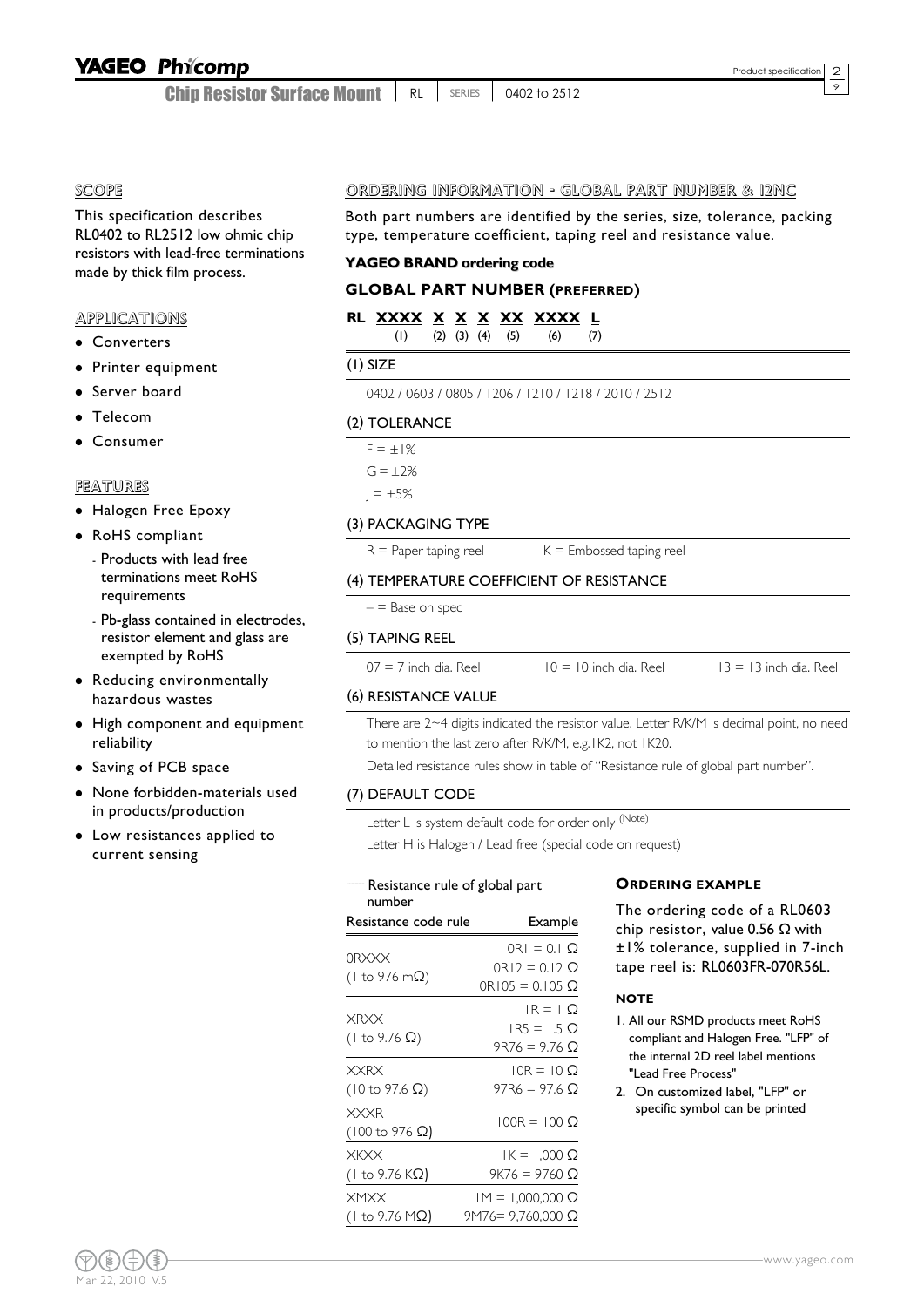9

#### **P HYCOMP BRAND ordering codes**

Both GLOBAL PART NUMBER (preferred) and 12NC (traditional) codes are acceptable to order Phycomp brand products.

#### **GLOBAL PART NUMBER (PREFERRED)**

For detailed information of GLOBAL PART NUMBER and ordering example, please refer to page 2.

#### **12NC CODE**

#### **2350 / 2390 / 2322 XXX XXXXX L**

| (1)               |                   |           | (4)<br>(2)<br>(3)                     |                                                              |                         |           |
|-------------------|-------------------|-----------|---------------------------------------|--------------------------------------------------------------|-------------------------|-----------|
| SIZE TYPE         | IN <sup>(1)</sup> | $(\%)$    | START TOL. RESISTANCE<br><b>RANGE</b> | EMBOSSED <sup>(2)</sup><br>TAPE ON REEL TAPE ON REEL (units) | PAPER/PE <sup>(2)</sup> |           |
|                   |                   |           |                                       | 4,000                                                        | 5,000                   | 10,000    |
| 0402 LRC31        | 2350              |           | $\pm 5\%$ 0.05 to $\Omega$            |                                                              |                         | 513 20xxx |
| <b>LRC32</b>      | 2350              | ±1%       | $0.05$ to $\Omega$                    |                                                              |                         | 513 22xxx |
| 0603 LRC21        | 2350              |           | $\pm 5\%$ 0.01 to 1 $\Omega$          |                                                              | 51210xxx                |           |
| <b>LRC22</b>      | 2350              |           | $\pm$ 1% 0.01 to 1 $\Omega$           |                                                              | $512$ $12 \times x$     |           |
| 0805 LRC11        | 2350              |           | $\pm 5\%$ 0.01 to 1 $\Omega$          |                                                              | 51110xxx                |           |
| LRC <sub>12</sub> | 2350              |           | $\pm 1\%$ 0.01 to 1 $\Omega$          |                                                              | 51112xxx                |           |
| 1206 LRC01        | 2350              |           | $\pm 5\%$ 0.01 to 1 $\Omega$          |                                                              | 51010xxx                |           |
| LRC02             | 2350              |           | $±1\%$ 0.01 to 1 $\Omega$             |                                                              | $51012$ $\times$        |           |
| 1210 LPRC101 2390 |                   |           | $\pm 5\%$ 0.01 to 0.0976 $\Omega$     | $\sim$                                                       | 735 90xxx               |           |
| LPRC101 2390      |                   |           | $\pm 5\%$ 0.1 to 1 $\Omega$           |                                                              | 735 60xxx               |           |
| LPRC102 2390      |                   |           | $\pm 1\%$ 0.01 to 1 $\Omega$          |                                                              | 735 3xxxx               |           |
| 1218 LPRC201 2322 |                   |           | $\pm 5\%$ 0.01 to 1 $\Omega$          | 735 64xxx                                                    |                         |           |
| LPRC201 2322      |                   |           | $\pm$ 1% 0.01 to 1 $\Omega$           | 735 7xxxx                                                    |                         |           |
| 2010 LPRC111 2322 |                   | $+5%$     | 0.01 to 0.0976 $\Omega$               | 760 90xxx                                                    |                         |           |
| LPRC111 2322      |                   | $+5%$     | $0.1$ to $1\Omega$                    | 760 60xxx                                                    |                         |           |
| LPRC111 2322      |                   | ±1%       | 0.01 to 0.0976 $\Omega$               | 761 90xxx                                                    |                         |           |
| LPRC111 2322      |                   | ±1%       | 0.1 to $\Omega$                       | 761 6xxxx                                                    |                         |           |
| 2512 LPRC221 2322 |                   | ±5%       | 0.01 to 0.0976 $\Omega$               | 762 90xxx                                                    |                         |           |
| LPRC221 2322      |                   | $\pm 5\%$ | 0.1 to $\Omega$                       | 762 60xxx                                                    |                         |           |
| LPRC221 2322      |                   | ±1%       | 0.01 to 0.0976 $\Omega$               | 763 90xxx                                                    |                         |           |
| LPRC221 2322      |                   |           | $\pm 1\%$ 0.1 to 1 $\Omega$           | 763 6xxxx                                                    | $\blacksquare$          |           |

(1) The resistors have a 12-digit ordering code starting with 2350/2390/2322.

- (2) The subsequent 4 or 5 digits indicate the resistor tolerance and packaging. (In 12NC code, only 07'' tape reel code is supplied. Supply of 10''/13'' tape reel is requested in Global part number ordering code.)
- (3) The remaining 4 or 3 digits represent the resistance value with the last digit indicating the multiplier as shown in the table of "Last digit of 12NC".
- (4) Letter L is system default code for order only  $(N$ <sup>ote)</sup>. Letter H is Halogen / Lead free (special code on request).

|                                  | Last digit of 12NC |          |             |
|----------------------------------|--------------------|----------|-------------|
| Resistance decade <sup>(3)</sup> |                    |          | Last digit  |
| 0.01 to 0.0976 Ω                 |                    |          | Ω           |
| 0.1 to 0.976 $\Omega$            |                    |          |             |
| l to 9.76 Ω                      |                    |          | 8           |
| 10 to 97.6 Ω                     |                    |          | 9           |
| 100 to 976 Ω                     |                    |          | I           |
| l to 9.76 kΩ                     |                    |          | 2           |
| 10 to 97.6 kΩ                    |                    |          | 3           |
| 100 to 976 kΩ                    |                    |          | 4           |
| l to 9.76 M $\Omega$             |                    |          | 5           |
| I0 to 97.6 MΩ                    |                    |          | 6           |
| Example:                         | 0.02 Ω             |          | 0200 or 200 |
|                                  | 0.3 Ω              | —        | 3007 or 307 |
|                                  | ıΩ                 | $\equiv$ | 1008 or 108 |
|                                  | 33 kΩ              |          | 3303 or 333 |
|                                  | 10 MΩ              |          | 1006 or 106 |

#### **ORDERING EXAMPLE**

The ordering code of a RL0603 chip resistor, value 0.56  $\Omega$  with  $\pm1\%$ tolerance, supplied in tape of 5,000 units per reel is: 235051212567L or RL0603FR-070R56L.

#### **NOTE**

- 1. All our RSMD products meet RoHS compliant and Halogen Free. "LFP" of the internal 2D reel label mentions "Lead Free Process"
- 2. On customized label, "LFP" or specific symbol can be printed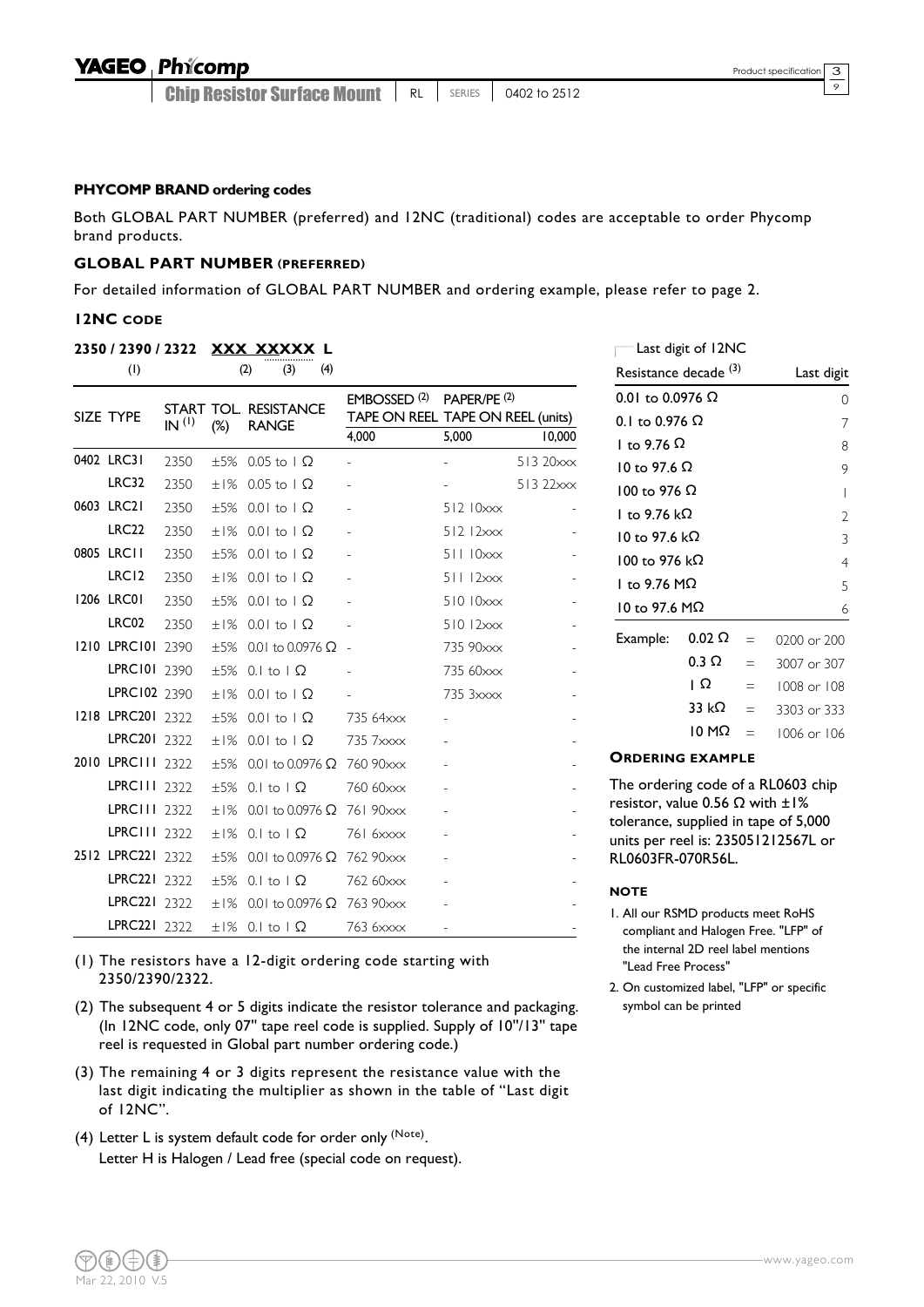|                | <b>YAGEO Phicomp</b>                            |                                                                                                                                               |    |               |              | Product specification<br>4 |
|----------------|-------------------------------------------------|-----------------------------------------------------------------------------------------------------------------------------------------------|----|---------------|--------------|----------------------------|
|                |                                                 | <b>Chip Resistor Surface Mount</b>                                                                                                            | RL | <b>SERIES</b> | 0402 to 2512 | 9                          |
| <u>MARKING</u> |                                                 | RL0805 / RL1206 / RL1210 / RL1218 / RL2010 / RL2512                                                                                           |    |               |              |                            |
| Fig. I         | <b>ROZI</b><br>Value = 20 m $\Omega$            | E-24 series / Non-series (R= 25/40/50/60/250/400/500 mΩ): 4 digits<br>The "R" is used as a decimal point; the other 3 digits are significant. |    |               |              |                            |
|                |                                                 | RL0603: R ≥ 100 m $\Omega$ IN E-24 SERIES, R = 10/20/30/40/50/60 m $\Omega$                                                                   |    |               |              |                            |
|                | R <sub>22</sub><br>Fig. 2 Value = 22 m $\Omega$ | 3 digits<br>The "R" is used as a decimal point; the other 2 digits are significant.                                                           |    |               |              |                            |
|                |                                                 | RL0402 / RL0603: R<100 mΩ EXCEPT 10/20/30/40/50/60 mΩ                                                                                         |    |               |              |                            |
| -Fig. 3        |                                                 | No marking                                                                                                                                    |    |               |              |                            |

For further marking information, please see special data sheet "Chip resistors marking".

#### CONSTRUCTION

The resistors are constructed out of a high-grade ceramic body. Internal metal electrodes are added at each end and connected by a resistive paste. The composition of the paste is adjusted to give the approximate required resistance and laser cutting of this resistive layer that achieves tolerance trims the value. The resistive layer is covered with a protective coat and printed with the resistance value. Finally, the two external terminations (matte tin) are added. See fig. 4.

#### **DIMENSIONS**

| <b>TYPE</b> |                                                                                               | L (mm) W (mm) $H (mm)$ $I_1 (mm)$ $I_2 (mm)$ |  |  |
|-------------|-----------------------------------------------------------------------------------------------|----------------------------------------------|--|--|
|             | <b>RL0402</b> 1.00 $\pm$ 0.10 0.50 $\pm$ 0.05 0.35 $\pm$ 0.05 0.20 $\pm$ 0.10 0.25 $\pm$ 0.10 |                                              |  |  |
|             | <b>RL0603</b> 1.60 ±0.10 0.80 ±0.10 0.45 ±0.10 0.25 ±0.15 0.25 ±0.15                          |                                              |  |  |
|             | <b>RL0805</b> 2.00 $\pm$ 0.10 1.25 $\pm$ 0.10 0.50 $\pm$ 0.10 0.35 $\pm$ 0.20 0.35 $\pm$ 0.20 |                                              |  |  |
|             | <b>RL1206</b> 3.10 $\pm$ 0.10 1.60 $\pm$ 0.10 0.55 $\pm$ 0.10 0.45 $\pm$ 0.20 0.40 $\pm$ 0.20 |                                              |  |  |
|             | <b>RL1210</b> 3.10 $\pm$ 0.10 2.60 $\pm$ 0.15 0.55 $\pm$ 0.10 0.50 $\pm$ 0.20 0.50 $\pm$ 0.20 |                                              |  |  |
|             | <b>RL1218</b> 3.05 $\pm$ 0.15 4.60 $\pm$ 0.20 0.55 $\pm$ 0.10 0.45 $\pm$ 0.25 0.50 $\pm$ 0.25 |                                              |  |  |
|             | <b>RL2010</b> 5.00 $\pm$ 0.10 2.50 $\pm$ 0.15 0.55 $\pm$ 0.10 0.60 $\pm$ 0.20 0.50 $\pm$ 0.20 |                                              |  |  |
|             | <b>RL2512</b> 6.35 $\pm$ 0.10 3.20 $\pm$ 0.15 0.55 $\pm$ 0.10 0.60 $\pm$ 0.20 0.50 $\pm$ 0.20 |                                              |  |  |

#### **OUTLINES**

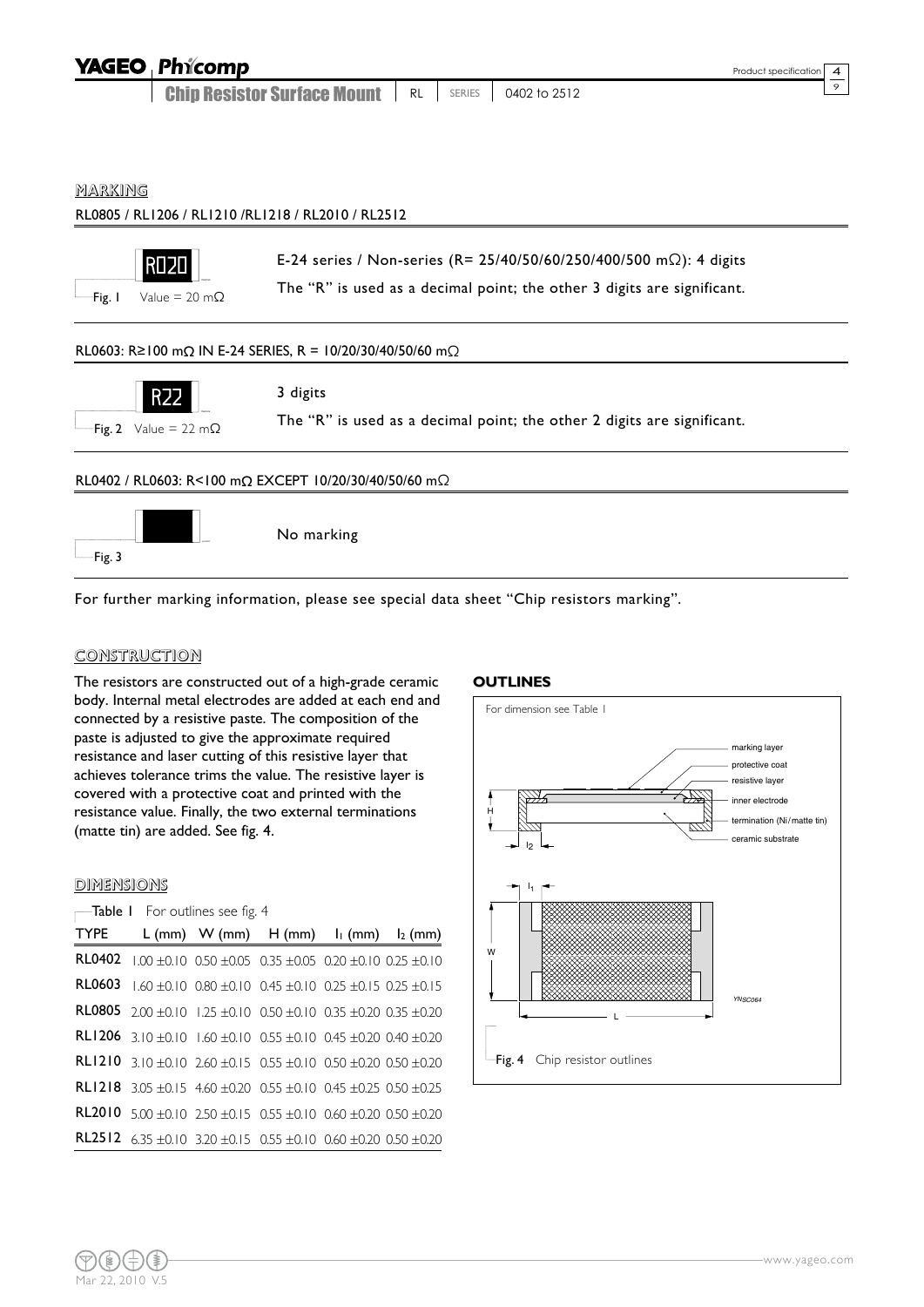$\overline{\circ}$ 

#### ELECTRICAL CHARACTERISTICS

 $\overline{\phantom{a}}$ Table 2

| <b>RESISTANCE</b><br>TYPE /<br><b>RANGE</b>       |                    |                                                                                                                                                                                                                                                                                  |                                                                                                                                                                     | TEMPERATURE COEFFICIENT<br>OF RESISTANCE |                                                                                                |                                                     |  |
|---------------------------------------------------|--------------------|----------------------------------------------------------------------------------------------------------------------------------------------------------------------------------------------------------------------------------------------------------------------------------|---------------------------------------------------------------------------------------------------------------------------------------------------------------------|------------------------------------------|------------------------------------------------------------------------------------------------|-----------------------------------------------------|--|
| RL0402 $100 \text{m} \Omega \leq R \leq 1 \Omega$ |                    | 100mΩ≤R < 500mΩ                                                                                                                                                                                                                                                                  |                                                                                                                                                                     | 500mΩ≤R< $\Omega$                        |                                                                                                |                                                     |  |
|                                                   |                    | $\pm 800$ ppm/°C                                                                                                                                                                                                                                                                 |                                                                                                                                                                     |                                          | $\pm 300$ ppm/°C                                                                               |                                                     |  |
| RL0603 $10m\Omega \le R < 1\Omega$                | I0mΩ≤R≤36mΩ        |                                                                                                                                                                                                                                                                                  | 36mΩ <r≤91mω< th=""><th></th><th>91m<math>\Omega</math><r≤500m<math>\Omega</r≤500m<math></th><th><math>500 \text{m}\Omega &lt; R &lt; 1\Omega</math></th></r≤91mω<> |                                          | 91m $\Omega$ <r≤500m<math>\Omega</r≤500m<math>                                                 | $500 \text{m}\Omega < R < 1\Omega$                  |  |
|                                                   | $\pm$ 1,500 ppm/°C |                                                                                                                                                                                                                                                                                  | $\pm$ 1,200 ppm/°C                                                                                                                                                  |                                          | $\pm 800$ ppm/°C                                                                               | $\pm 300$ ppm/°C                                    |  |
|                                                   | I0mΩ≤R≤I8mΩ        | 18mΩ <r≤47mω< th=""><th></th><th></th><th><math>47m\Omega &lt; R \le 91m\Omega</math> 91m<math>\Omega &lt; R \le 360m\Omega</math> 360m<math>\Omega &lt; R \le 500m\Omega</math></th><th><math>500 \text{m}</math><math>\Omega</math> <r <="" <math="">\Omega</r></th></r≤47mω<> |                                                                                                                                                                     |                                          | $47m\Omega < R \le 91m\Omega$ 91m $\Omega < R \le 360m\Omega$ 360m $\Omega < R \le 500m\Omega$ | $500 \text{m}$ $\Omega$ <r <="" <math="">\Omega</r> |  |
| <b>RL0805</b>                                     | $\pm$ 1,500 ppm/°C | $\pm$ 1,200 ppm/°C                                                                                                                                                                                                                                                               | $\pm$ 1,000 ppm/°C                                                                                                                                                  | $\pm 600$ ppm/ $\degree$ C               | $\pm 300$ ppm/°C                                                                               | $\pm 200$ ppm/ $\degree$ C                          |  |
| <b>RL1206</b><br>$0m\Omega \leq R <  \Omega $     | $\pm$ 1,500 ppm/°C | $\pm$ 1,200 ppm/°C                                                                                                                                                                                                                                                               | $\pm$ 1,000 ppm/°C                                                                                                                                                  | $\pm 600$ ppm/°C                         | $\pm 300$ ppm/°C                                                                               | $\pm 200$ ppm/ $\degree$ C                          |  |
| <b>RL1210</b>                                     | $\pm$ 1,500 ppm/°C | $\pm$ 1,000 ppm/°C                                                                                                                                                                                                                                                               | $\pm 800$ ppm/°C                                                                                                                                                    | $\pm 600$ ppm/°C                         | $\pm 300$ ppm/°C                                                                               | $\pm 200$ ppm/°C                                    |  |
| RL2010                                            | $\pm$ 1,500 ppm/°C | $\pm$ 1,200 ppm/°C                                                                                                                                                                                                                                                               | $\pm$ 1,000 ppm/°C                                                                                                                                                  | $\pm 600$ ppm/°C                         | $\pm 300$ ppm/°C                                                                               | $\pm 200$ ppm/°C                                    |  |
| <b>RL2512</b>                                     | $\pm$ 1,500 ppm/°C | $\pm$ 1,200 ppm/°C                                                                                                                                                                                                                                                               | $\pm 800$ ppm/°C                                                                                                                                                    | $\pm 600$ ppm/°C                         | $\pm 300$ ppm/°C                                                                               | $\pm 200$ ppm/°C                                    |  |
| $RL1218$ $10m\Omega \leq R < 1\Omega$             | I0mΩ≤R≤30mΩ        | 30mΩ <r≤56mω< th=""><th>56mΩ &lt; R ≤ 180mΩ</th><th></th><th><math>180m\Omega &lt; R &lt;   \Omega</math></th><th></th></r≤56mω<>                                                                                                                                                | 56mΩ < R ≤ 180mΩ                                                                                                                                                    |                                          | $180m\Omega < R <   \Omega$                                                                    |                                                     |  |
|                                                   | $\pm 2,000$ ppm/°C | $\pm$ 1,000 ppm/°C                                                                                                                                                                                                                                                               | $\pm$ 700 ppm/°C                                                                                                                                                    |                                          | $\pm 250$ ppm/ $\degree$ C                                                                     |                                                     |  |

#### FOOTPRINT AND SOLDERING PROFILES

For recommended footprint and soldering profiles, please see the special data sheet "Chip resistors mounting".

#### PACKING STYLE AND PACKAGING QUANTITY

**Table 3** Packing style and packaging quantity

| <b>PACKING STYLE</b>     | <b>REEL DIMENSION</b> | <b>RL0402</b> | <b>RL0603</b> | RL0805 | RL1206 | RL1210 | RL1218                    | RL2010 | RL2512 |
|--------------------------|-----------------------|---------------|---------------|--------|--------|--------|---------------------------|--------|--------|
| Paper taping reel (R)    | 7" (178 mm)           | 10,000        | 5,000         | 5.000  | 5.000  | 5,000  | $---$                     |        |        |
|                          | 10" (254 mm)          | 20,000        | 10,000        | 10.000 | 10,000 | 10.000 | $\qquad \qquad -\qquad -$ |        |        |
|                          | 13" (330 mm)          | 50,000        | 20,000        | 20.000 | 20,000 | 20,000 |                           |        |        |
| Embossed taping reel (K) | $7"$ (178 mm)         | $---$         |               |        |        | ---    | 4.000                     | 4.000  | 4,000  |

#### **NOTE**

1. For paper/embossed tape and reel specification/dimensions, please see the special data sheet "Chip resistors packing".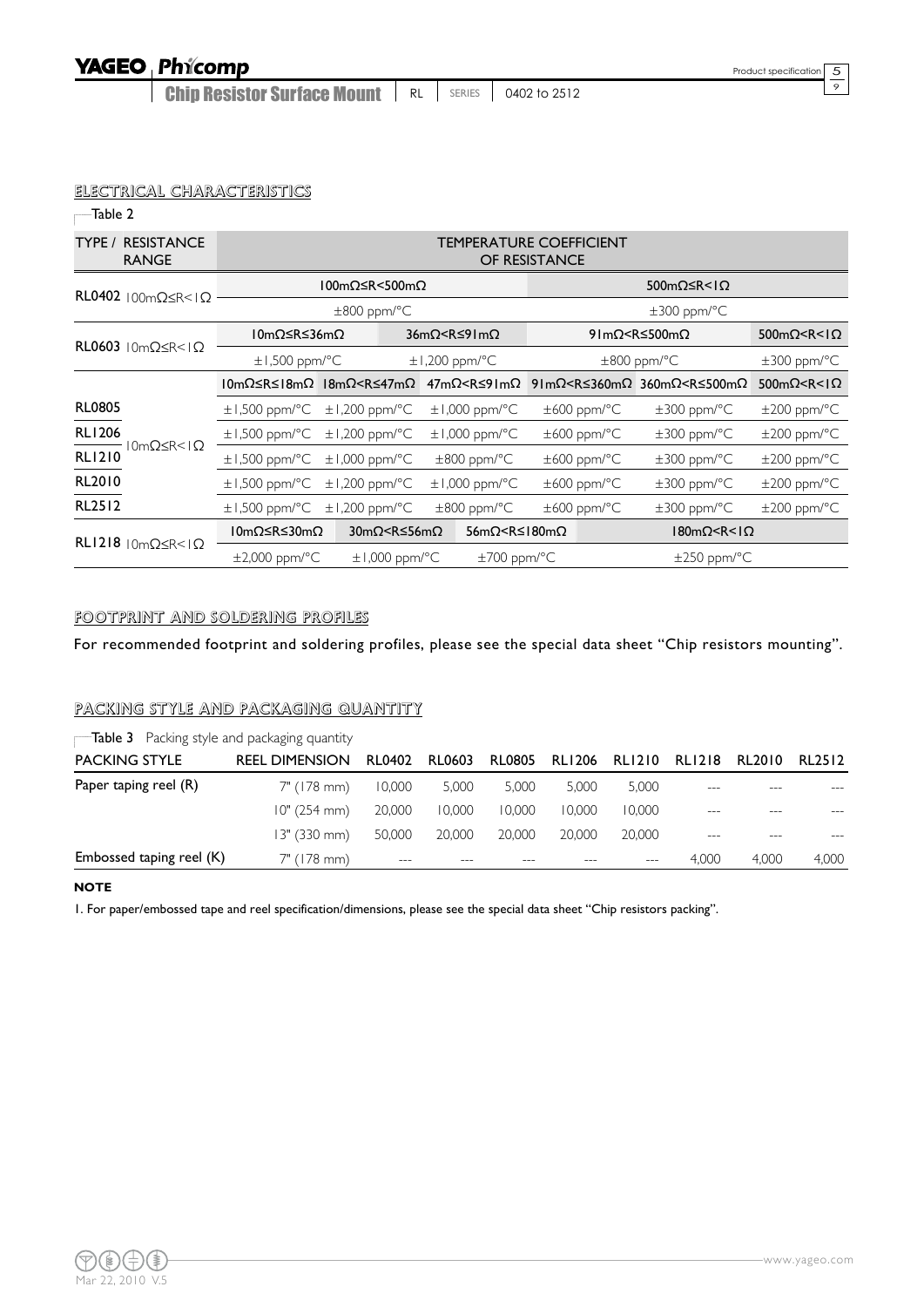## **YAGEO Phicomp**

Chip Resistor Surface Mount **RL** SERIES 0402 to 2512  $\overline{\circ}$ 

#### FUNCTIONAL DESCRIPTION

## **OPERATINGTEMPERATURE RANGE**

Range: –55 °C to +125 °C

#### **POWER RATING**

Each type rated power at 70 °C: RL0402=1/16 W; RL0603=1/10 W; RL0805=1/8 W; RL1206=1/4 W; RL1210=1/2 W; RL1218=1 W; RL2010=3/4 W; RL2512=1 W.

#### **RATED VOLTAGE**

The DC or AC (rms) continuous working voltage corresponding to the rated power is determined by the following formula:

$$
V = \sqrt{(P \times R)}
$$

Where

 $V =$  Continuous rated DC or AC (rms) working voltage (V)

 $P =$  Rated power (W)

R = Resistance value  $(\Omega)$ 

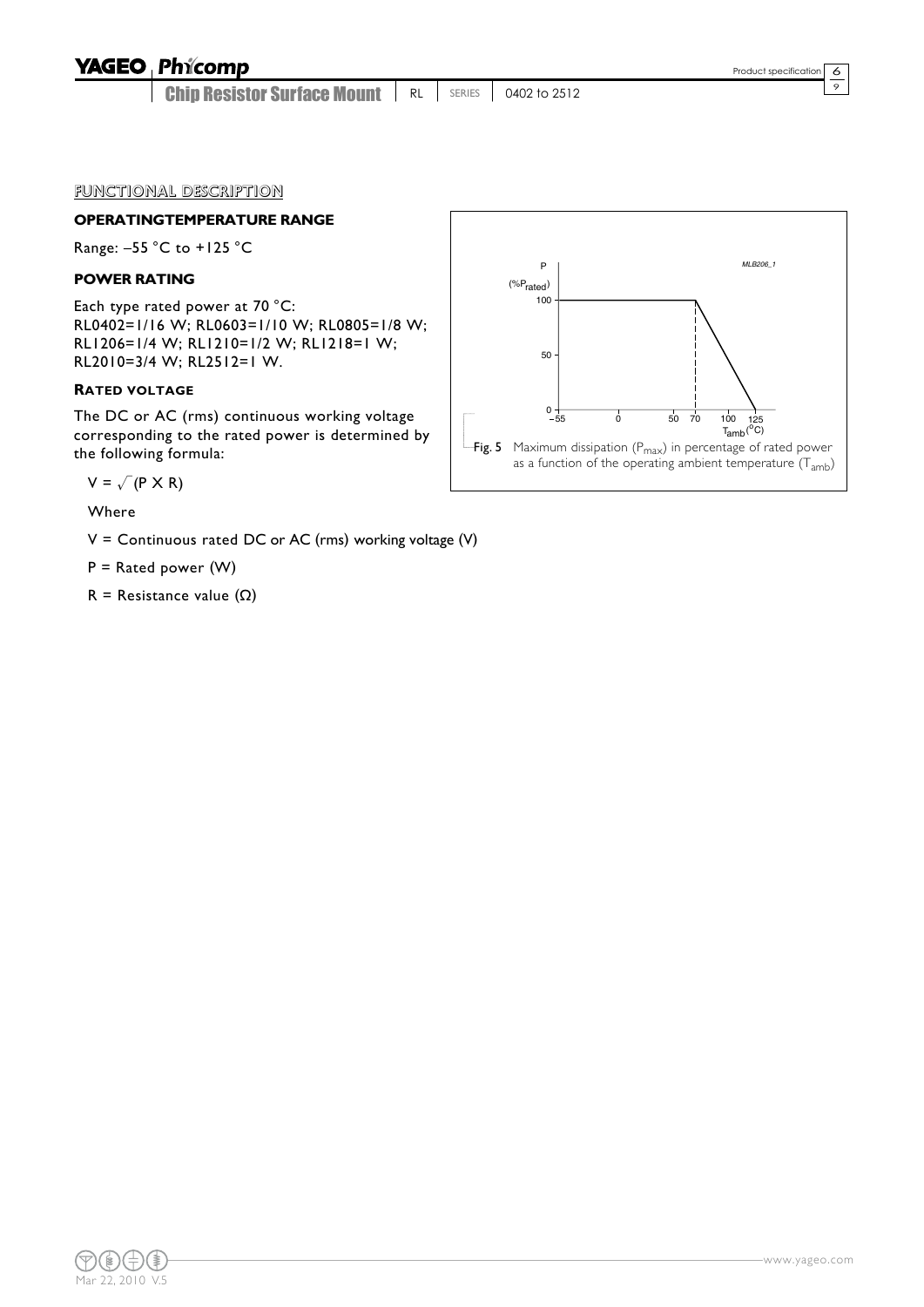## YAGEO Phicomp

Chip Resistor Surface Mount | RL | SERIES | 0402 to 2512

 $\overline{\circ}$ 

#### TESTS AND REQUIREMENTS

Table 4 Test condition, procedure and requirements

| TEST                                                | <b>TEST METHOD</b>       | <b>PROCEDURE</b>                                                                                                                                                         | <b>REQUIREMENTS</b>      |
|-----------------------------------------------------|--------------------------|--------------------------------------------------------------------------------------------------------------------------------------------------------------------------|--------------------------|
| Life/<br>Endurance                                  | IEC 60115-14.25.1        | 1,000 hours at 70±5 °C applied RCWV<br>1.5 hours on, 0.5 hour off, still air required                                                                                    | ±2%                      |
| High Temperature<br>Exposure/<br>Endurance at upper | IEC 60068-2-2            | 1,000 hours at maximum operating<br>temperature depending on specification,<br>unpowered                                                                                 | ±1%                      |
| category temperature                                |                          | No direct impingement of forced air to the<br>parts                                                                                                                      |                          |
|                                                     |                          | Tolerances: 125±5 °C                                                                                                                                                     |                          |
| Moisture Resistance                                 | MIL-STD-202G Method-106G | Each temperature / humidity cycle is defined at<br>8 hours (method 106F), 3 cycles / 24 hours for<br>10d with 25 °C / 65 °C 95% R.H. without<br>steps 7a & 7b, unpowered | ±2%                      |
|                                                     |                          | Parts mounted on test-boards, without<br>condensation on parts                                                                                                           |                          |
|                                                     |                          | Measurement at 24±2 hours after<br>test conclusion                                                                                                                       |                          |
| <b>Thermal Shock</b>                                | MIL-STD-202G Method-107G | $-55/+125 °C$                                                                                                                                                            | ±1%                      |
|                                                     |                          | Note: Number of cycles required is 300.<br>Devices unmounted                                                                                                             |                          |
|                                                     |                          | Maximum transfer time is 20 seconds. Dwell<br>time is 15 minutes. Air - Air                                                                                              |                          |
| Short time overload                                 | IEC60115-14.13           | 2.5 times RCWV or maximum overload<br>voltage whichever is less for 5 sec at room<br>temperature                                                                         | ±2%<br>No visible damage |
| Board Flex/                                         | IEC 60068-2-21           | Device mounted on PCB test board as                                                                                                                                      | ±1%                      |
| Bending                                             |                          | described, only I board bending required<br>3 mm bending                                                                                                                 | No visible damage        |
|                                                     |                          | Bending time: 60±5 seconds                                                                                                                                               |                          |
|                                                     |                          | Ohmic value checked during bending                                                                                                                                       |                          |
|                                                     |                          |                                                                                                                                                                          |                          |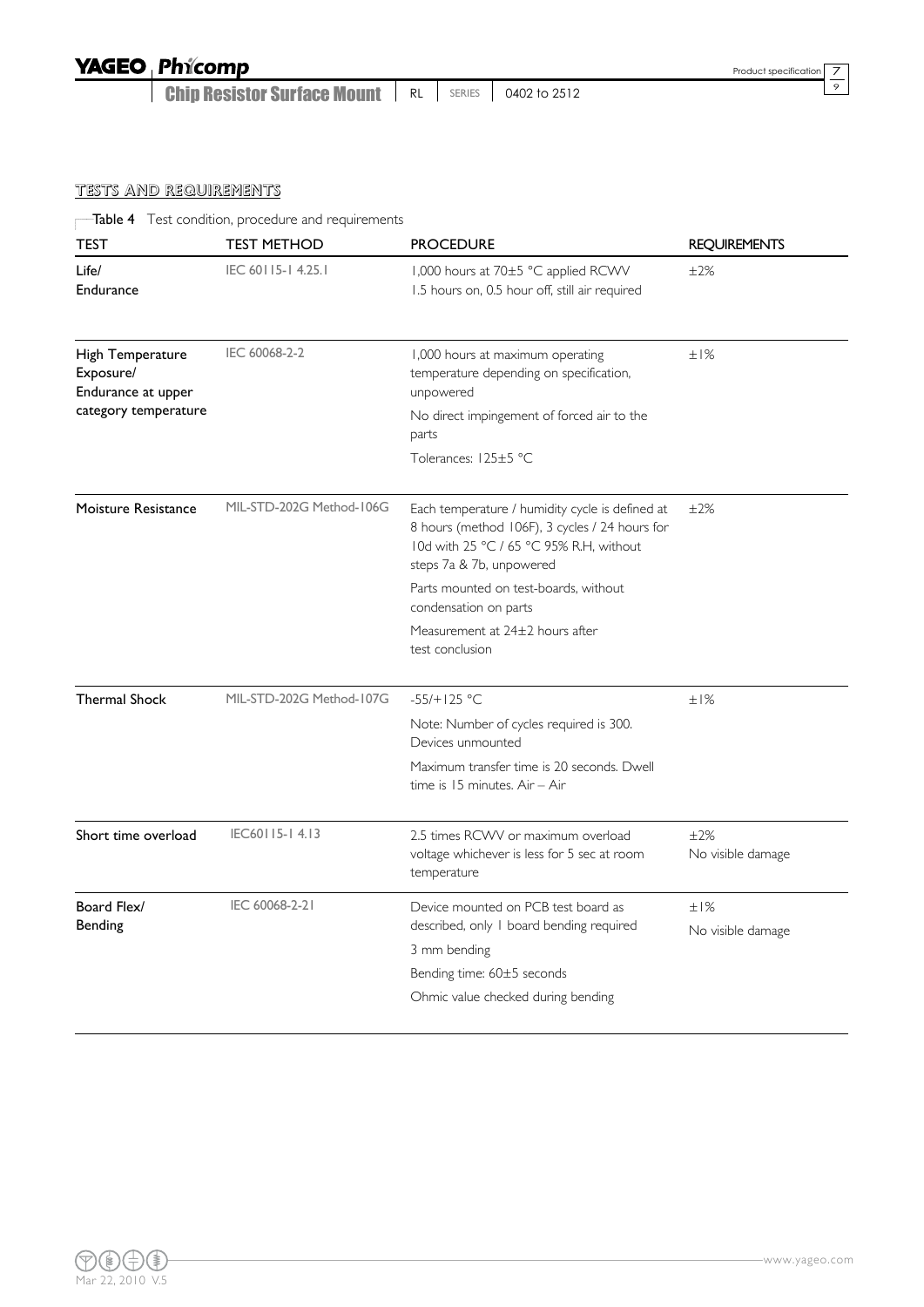Chip Resistor Surface Mount | RL | SERIES | 0402 to 2512

Product specification

 $rac{8}{9}$ 

| <b>TEST</b>     | <b>TEST METHOD</b>         | <b>PROCEDURE</b>                                                    | <b>REQUIREMENTS</b>        |
|-----------------|----------------------------|---------------------------------------------------------------------|----------------------------|
| Solderability   |                            |                                                                     |                            |
| - Wetting       | IPC/JEDECJ-STD-002B test B | Electrical Test not required                                        | Well tinned (≥95% covered) |
|                 |                            | Magnification 50X                                                   | No visible damage          |
|                 |                            | SMD conditions:                                                     |                            |
|                 |                            | 1 <sup>st</sup> step: method B, aging 4 hours at 155 °C<br>dry heat |                            |
|                 |                            | $2nd$ step: leadfree solder bath at 245 $\pm$ 3 °C                  |                            |
|                 |                            | Dipping time: 3±0.5 seconds                                         |                            |
|                 |                            |                                                                     |                            |
| - Leaching      | IPC/JEDECJ-STD-002B test D | Leadfree solder, 260 °C, 30 seconds<br>immersion time               | No visible damage          |
| - Resistance to | IEC 60068-2-58             | Condition B, no pre-heat of samples.                                | ±1%                        |
| Soldering Heat  |                            | Leadfree solder, 260 °C, 10 seconds<br>immersion time               | No visible damage          |
|                 |                            | Procedure 2 for SMD: devices fluxed and<br>cleaned with isopropanol |                            |